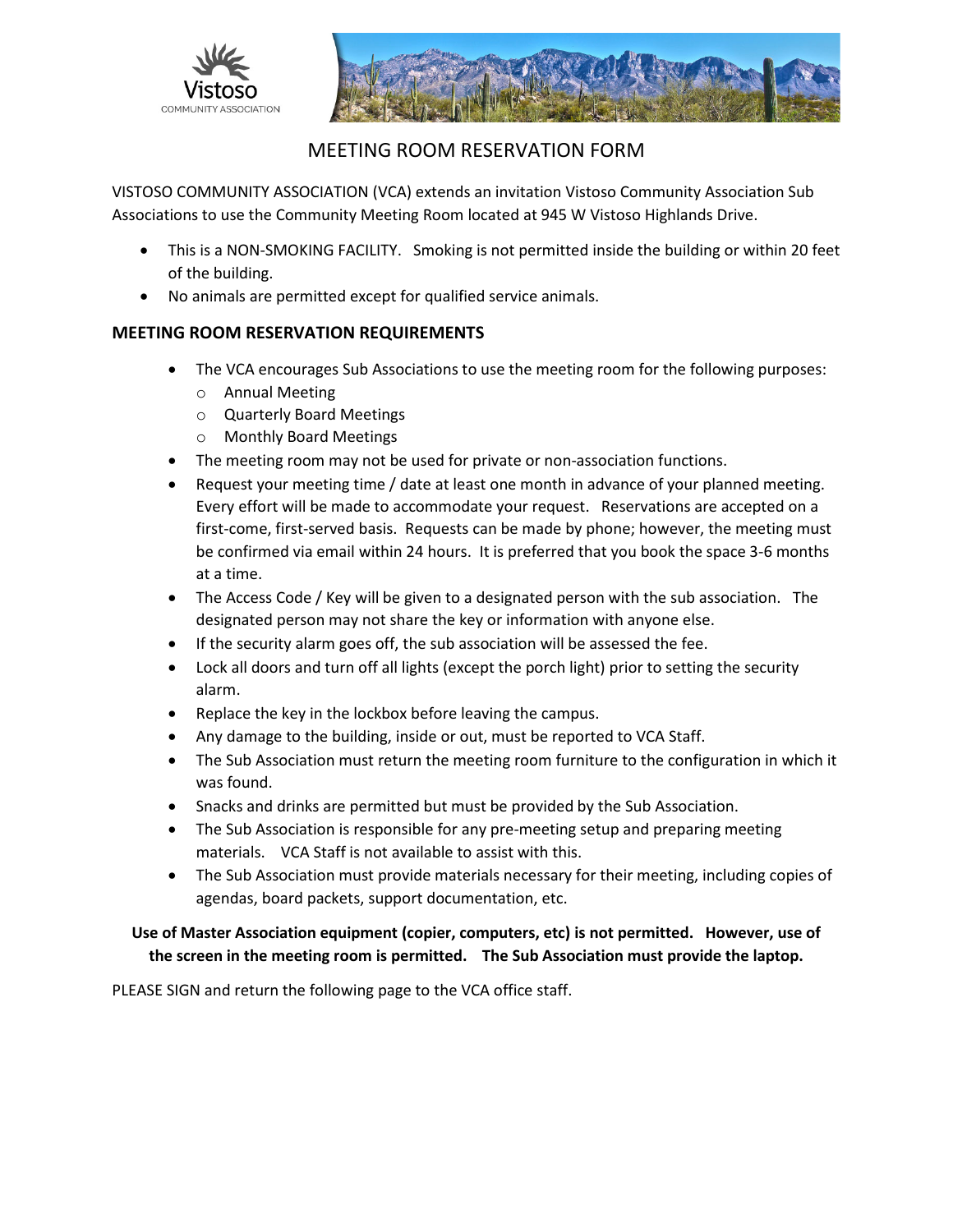

MEETING ROOM REQUEST

| TYPE OF REQUEST:                             |                                                                                                     |      |
|----------------------------------------------|-----------------------------------------------------------------------------------------------------|------|
|                                              | $\square$ ANNUAL MEETING $\square$ QUARTERLY BOARD MEETING $\square$ MONTHLY BOARD MEETING          |      |
|                                              |                                                                                                     |      |
|                                              |                                                                                                     |      |
|                                              |                                                                                                     |      |
|                                              |                                                                                                     |      |
|                                              |                                                                                                     |      |
|                                              | If this is a recurring request, please post all dates or specify "second Wednesday of each quarter" |      |
|                                              |                                                                                                     |      |
|                                              |                                                                                                     |      |
|                                              |                                                                                                     |      |
|                                              |                                                                                                     |      |
|                                              |                                                                                                     |      |
|                                              |                                                                                                     |      |
|                                              |                                                                                                     |      |
|                                              |                                                                                                     |      |
|                                              |                                                                                                     |      |
| <b>Sub Association Representative</b>        |                                                                                                     | Date |
|                                              |                                                                                                     |      |
| Authorization, Vistoso Community Association |                                                                                                     | Date |
|                                              |                                                                                                     |      |

PLEASE COMPLETE THIS FORM, SIGN AND RETURN TO THE VISTOSO OFFICE AT 945 W VISTOSO HIGHLANDS – OR – SAVE THIS DOCUMENT, THEN EMAIL TO [COLLEEN.HOLLAND@FSRESIDENTIAL@GMAIL.COM.](mailto:COLLEEN.HOLLAND@FSRESIDENTIAL@GMAIL.COM) THANK YOU!